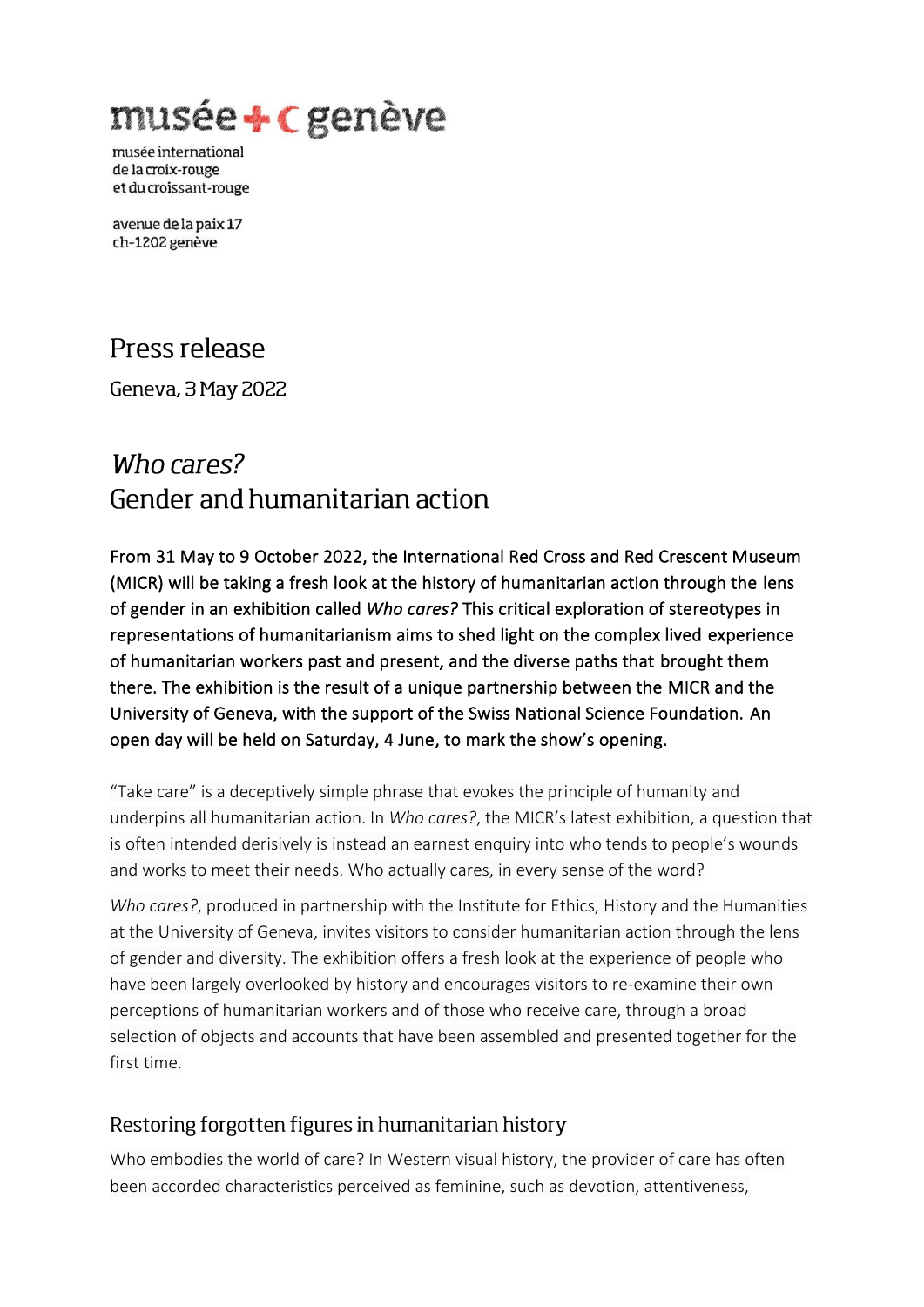sympathy, empathy and compassion. Nurses are potent symbols of the provision of relief and healing, and the nurse seated at a wounded soldier's bedside became a prevalent stereotype starting in the late 19th century. However, this maternal or angelic imagining of the female humanitarian has all too often been restricted to white, Western women from privileged backgrounds.

This new exhibition draws from the history of medicine and gender, visual culture and the ethics of care to reveal recurring stereotypes in how humanitarians are represented, often based on rigid gender roles. Such representations, which divorce action and leadership from care and compassion, limit our understanding of humanitarians' lived experience and fail to account for the complexity of their work.

*Who cares?* provides keys to understanding how the history of humanitarian action has largely been written from a male point of view. But history can also be a tool for building a more inclusive and, thus, democratic society. As researchers Dolores Martín Moruno, Brenda Lynn Edgar and Marie Leyder at the University of Geneva's Institute for Ethics, History and the Humanities note: "*Who cares?* aims to re-examine the history of humanitarian action by focusing on how those providing care have been rendered invisible. Whether in terms of their lived experience, knowledge and technical know-how, or in terms of the power dynamics at play, these issues get to the heart of contemporary social questions. Debates around gender, ethnicity, class and sexual orientation are more ubiquitous than ever."

That deconstructive approach underpins the exhibition's constellation-style layout. For MICR curators Claire FitzGerald and Elisa Rusca, the exhibition "is an ecosystem made up of a large number of stories and objects – from textiles and medical instruments to photographs and film footage – that together embody the rich variety of care providers' experience and the diversity of humanitarian work. We have created a new form of multi-layered exhibition space that invites visitors to step away from dominant preconceptions and open themselves up to other points of view."

## Advancing research and sharing it with the general public

*Who cares?* is supported by a grant from the Swiss National Science Foundation's Agora project, which aims to share research with the public. Dialogue, debate and public participation are given pride of place in the exhibition, which features spaces for reading and reflection.

Produced in partnership with the University of Geneva, *Who cares?* is emblematic of changes that began at the Museum before the pandemic, as the MICR strives to foster communication among the worlds of humanitarianism, culture and research, for the benefit of a wide audience.

The project also provides a new perspective on the Museum's permanent exhibition. A series of questions have been added to the displays to encourage visitors to consider *The*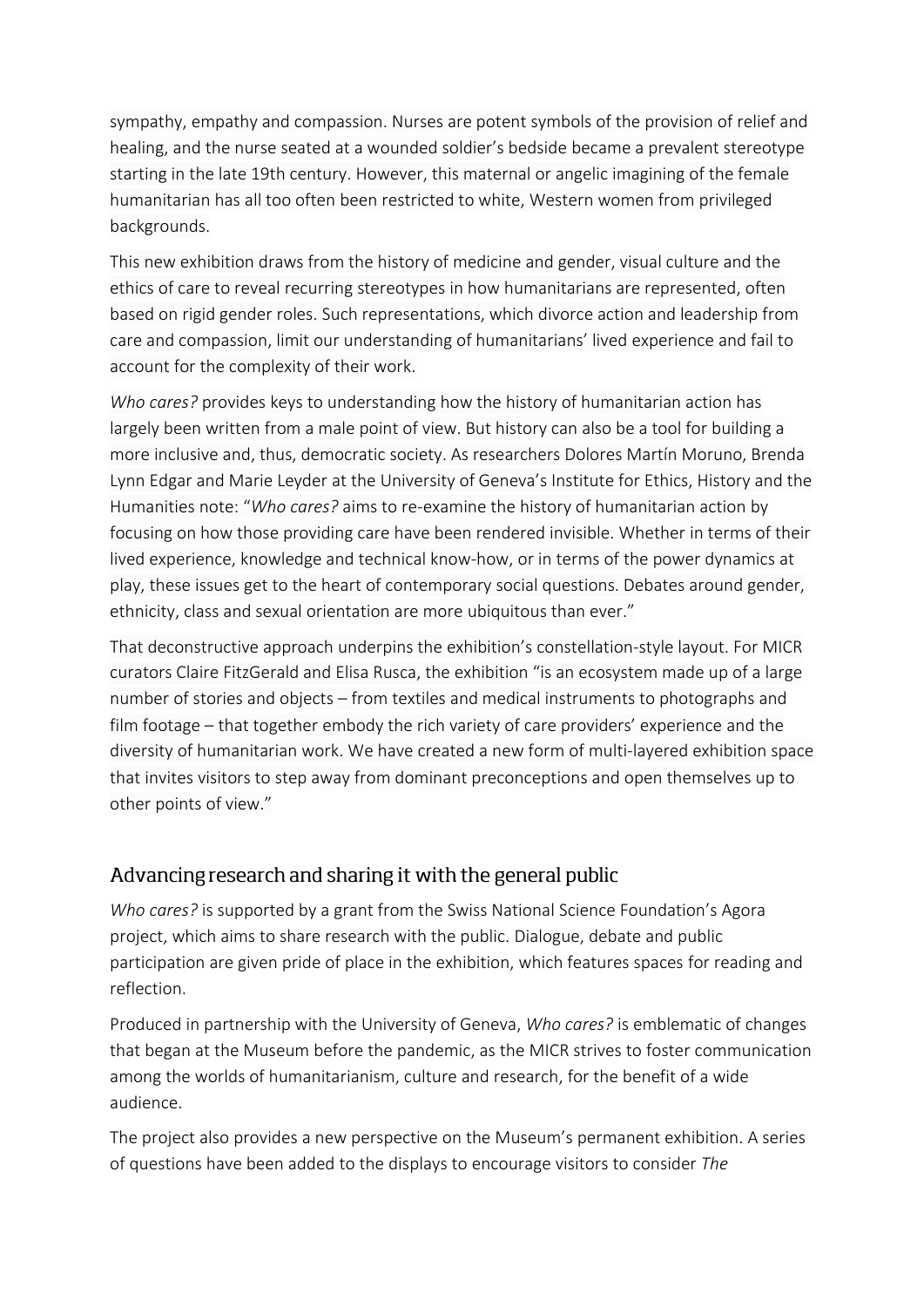*Humanitarian Adventure* through the lens of gender – questions to which *Who cares?* provides possible answers.

The MICR is deeply invested in including diverse voices in its programming as a way of better reflecting sea changes not only within the International Red Cross and Red Crescent Movement but also in the cultural sphere and in everyday life. *Who cares?* was developed as part of the Museum's first annual theme, Gender and Diversity, launched in September 2021.

In the words of the MICR's director, Pascal Hufschmid: "Sharing cutting-edge, genderoriented research on humanitarian action, conducted right here in Geneva, in an accessible and inclusive manner means inviting humanitarian workers and the general public to reexamine the history of humanitarianism and how it is represented today."

## The MICR through the eyes of EPFL students

Alongside the *Who cares?* exhibition, the Museum has invited another set of academic voices to weigh in on the Museum's transformation into a space dedicated to serving the broader community. More than 120 architecture students from the ALICE laboratory at EPFL have been given carte blanche to create unique wooden installations in the Museum's gardens and reception areas. The project offers families, the local community, schoolchildren and passersby a new perspective and use for the site, inviting them to explore it and feel at home there. This initiative is part of the MICR's ongoing effort to provide a space for people to come together and share their knowledge and for young talents to blossom.

#### Press contact

North Communication Laure Külling Tel.: +41 79 576 25 67 [laure@north-communication.ch](mailto:laure@north-communication.ch)

#### *Who cares? Gender and humanitarian action*

31 May to 9 October 2022 Tuesdays to Sundays 10am to 6pm

Open day on Saturday, 4 June, 10am to 6pm.

*Who cares?* is a co-production of the MICR and the University of Geneva, with the support of the Swiss National Science Foundation.

#### International Red Cross and Red Crescent Museum